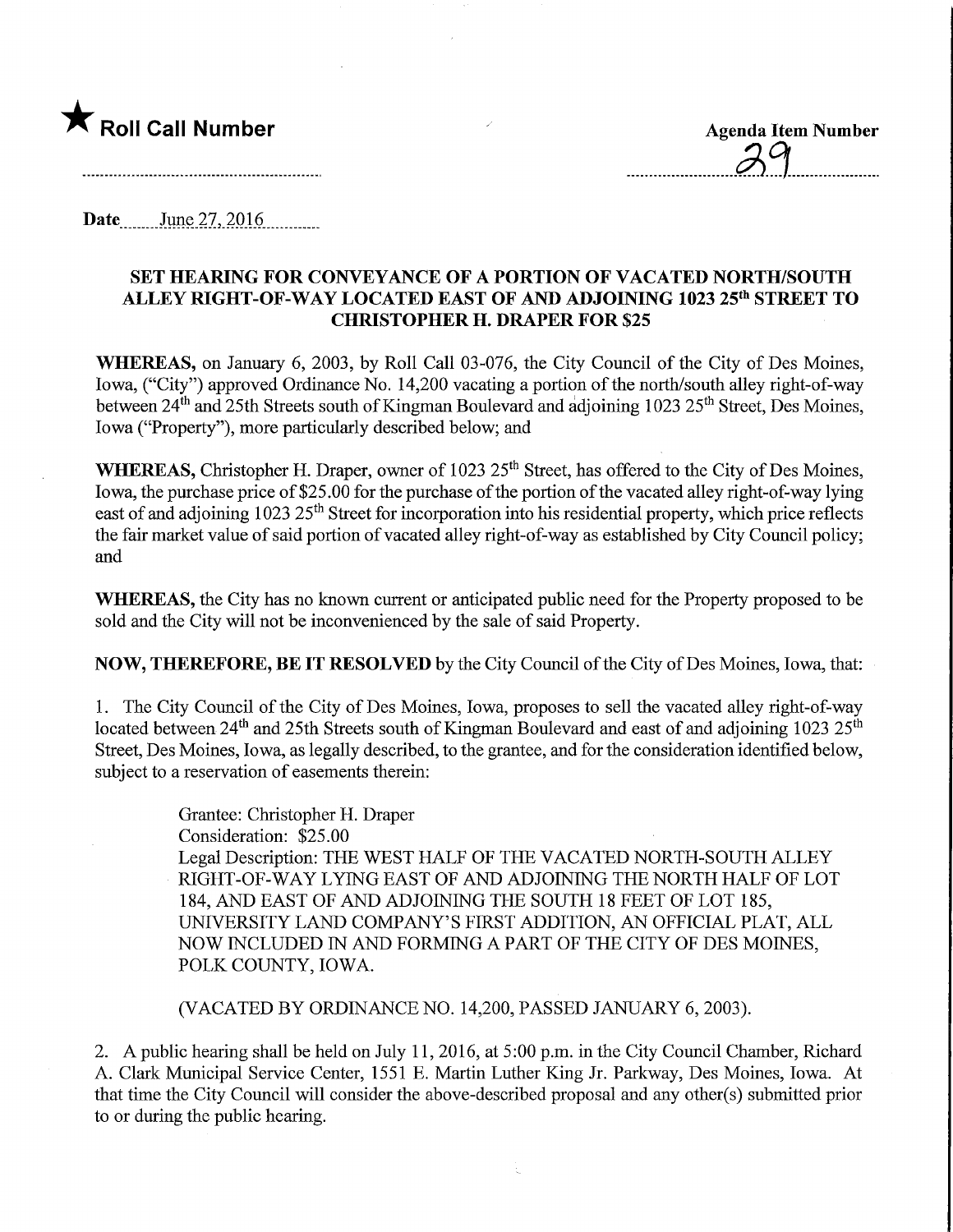## **T** Roll Call Number Agenda Item Number

Date June 27, 2016.

3. The City Clerk is hereby authorized and directed to publish notice of said proposal and hearing in the form hereto attached, all in accordance with Section 362.3 of the Iowa Code.

4. Non-project related land sale proceeds are used to support general operating budget expenses: Org  $-EG064090.$ 

Moved by to adopt.

APPROVED AS TO FORM:

1st A. Wieland, Assistant City Attorney

| <b>COUNCIL ACTION</b> | <b>YEAS</b> | <b>NAYS</b> | <b>PASS</b>     | <b>ABSENT</b> |  |
|-----------------------|-------------|-------------|-----------------|---------------|--|
| <b>COWNIE</b>         |             |             |                 |               |  |
| <b>COLEMAN</b>        |             |             |                 |               |  |
| <b>GATTO</b>          |             |             |                 |               |  |
| <b>GRAY</b>           |             |             |                 |               |  |
| <b>HENSLEY</b>        |             |             |                 |               |  |
| <b>MOORE</b>          |             |             |                 |               |  |
| WESTERGAARD           |             |             |                 |               |  |
| <b>TOTAL</b>          |             |             |                 |               |  |
| <b>MOTION CARRIED</b> |             |             | <b>APPROVED</b> |               |  |
|                       |             |             |                 | <b>Mayor</b>  |  |

## **CERTIFICATE**

I, DIANE RAUH, City Clerk of said City hereby certify that at a meeting of the City Council of said City of Des Moines, held on the above date, among other proceedings the above was adopted.

IN WITNESS WHEREOF, I have hereunto set my hand and affixed my seal the day and year first above written.

City Clerk